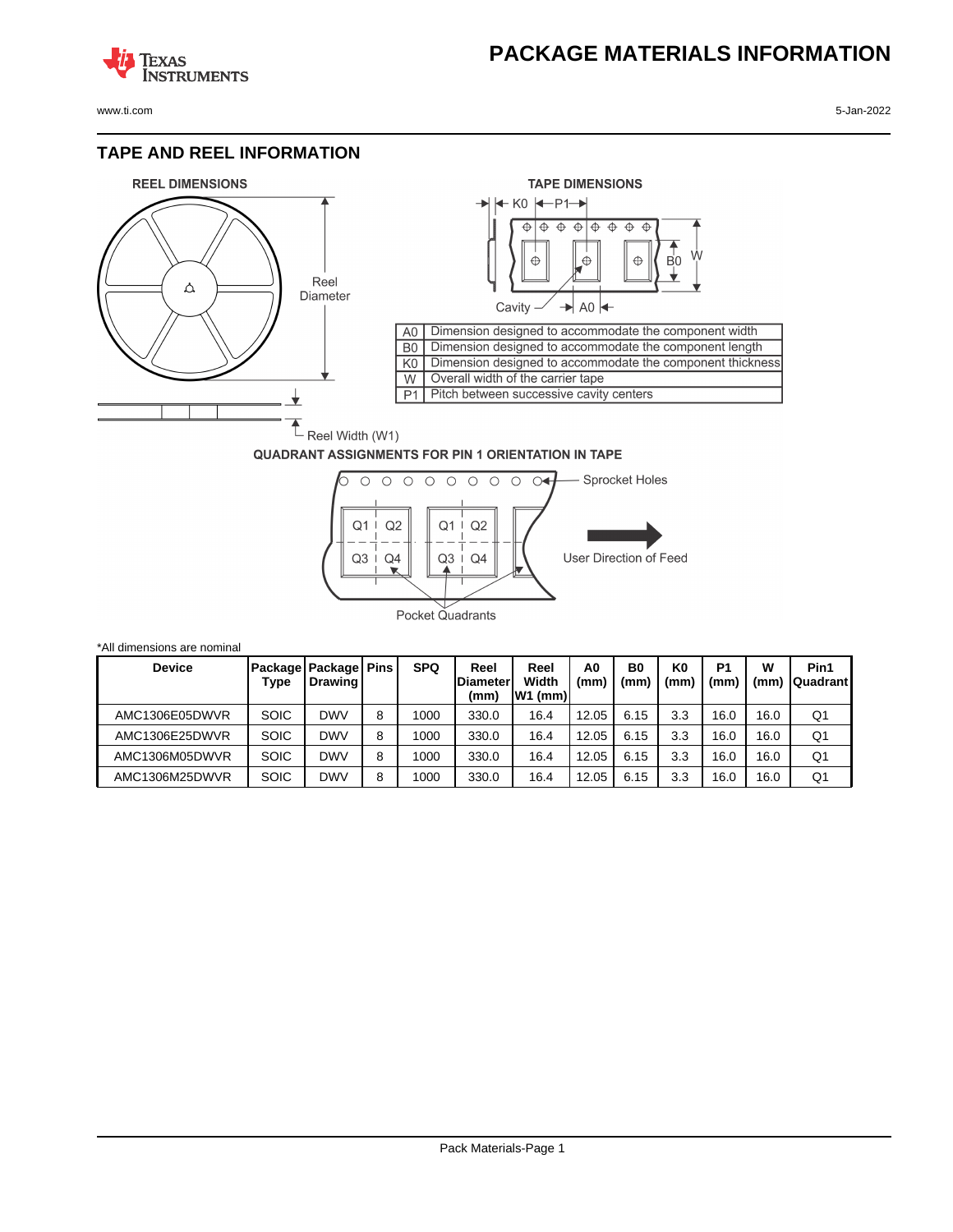

www.ti.com 5-Jan-2022

# **PACKAGE MATERIALS INFORMATION**



\*All dimensions are nominal

| <b>Device</b>  | Package Type | <b>Package Drawing</b> | <b>Pins</b> | <b>SPQ</b> | Length (mm) | Width (mm) | Height (mm) |
|----------------|--------------|------------------------|-------------|------------|-------------|------------|-------------|
| AMC1306E05DWVR | <b>SOIC</b>  | DWV                    | 8           | 1000       | 350.0       | 350.0      | 43.0        |
| AMC1306E25DWVR | <b>SOIC</b>  | <b>DWV</b>             | 8           | 1000       | 350.0       | 350.0      | 43.0        |
| AMC1306M05DWVR | <b>SOIC</b>  | <b>DWV</b>             |             | 1000       | 350.0       | 350.0      | 43.0        |
| AMC1306M25DWVR | <b>SOIC</b>  | <b>DWV</b>             | 8           | 1000       | 350.0       | 350.0      | 43.0        |